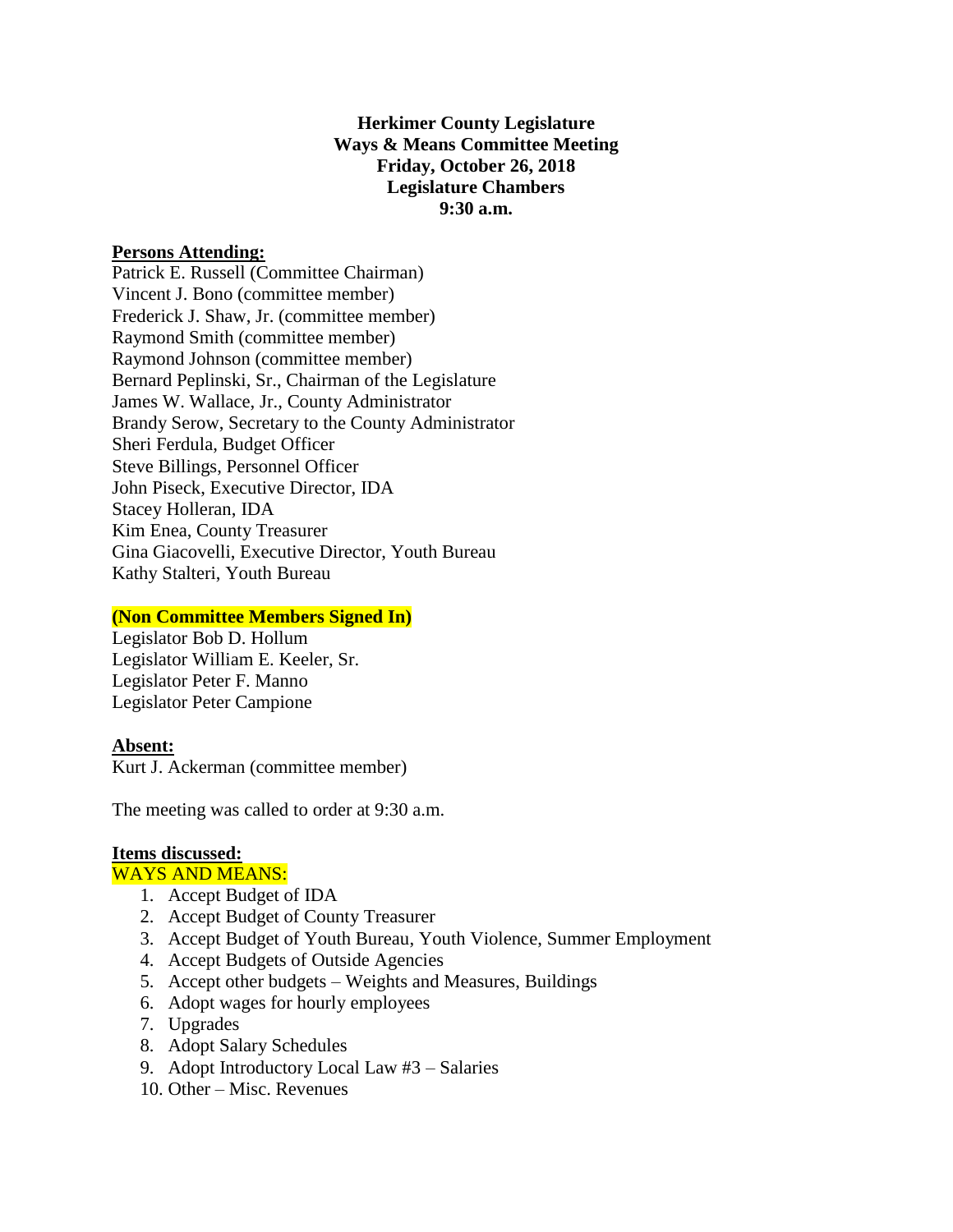- 11. Other Coroners
- 12. Other College Tuition
- 13. Other Public Defender
- 14. Other Dues
- 15. Other W/C Recoveries
- 16. Other Sales Tax

## **Committee Vote Record:**

WAYS & MEANS:

Item #1 – On motion of Mr. Peplinski, seconded by Mr. Shaw, Item #1 was voted on and approved. Yes: Russell, Shaw, Johnson, Peplinski (4). Abstain: Bono (1). Absent: Ackerman (1).

Item #2 – On motion of Mr. Johnson, seconded by Mr. Bono, Item #2 was voted on and approved. Unanimous. Absent: 1.

Item #3 – On motion of Mr. Peplinski, seconded by Mr. Bono, Item #3 was voted on and approved. Unanimous. Absent: 1.

Item #4 – On motion of Mr. Bono, seconded by Mr. Shaw, Item #4 was voted on and approved. Unanimous. Absent: 1.

Item #5 – On motion of Mr. Peplinski, seconded by Mr. Johnson, Item #5 was voted on and approved. Unanimous. Absent: 1.

On motion of Mr. Bono, seconded by Mr. Peplinski, the committee went into Executive Session at 10:43 a.m., under Public Officer's Law, Section 105 (f), for Item #6, Item #7, Item #8, and Item #9.

Item #6 – On motion of Mr. Bono, seconded by Mr. Russell, Item #6 was voted on, approved and moved for Resolution. Unanimous. Absent: 1.

Item #7 – On motion of Mr. Peplinski, seconded by Mr. Bono, Item #7 was voted on and approved. Unanimous. Absent: 1.

Item #8 – On motion of Mr. Peplinski, seconded by Mr. Bono, Item #8 was voted on, approved and moved for Resolution. Unanimous. Absent: 1.

Item #9 – On motion of Mr. Peplinski, seconded by Mr. Shaw, Item #9 was voted on, approved, and moved for Resolution. Unanimous. Absent: 1.

On motion of Mr. Peplinski, seconded by Mr. Bono, the committee came out of Executive Session at 11:28 a.m.